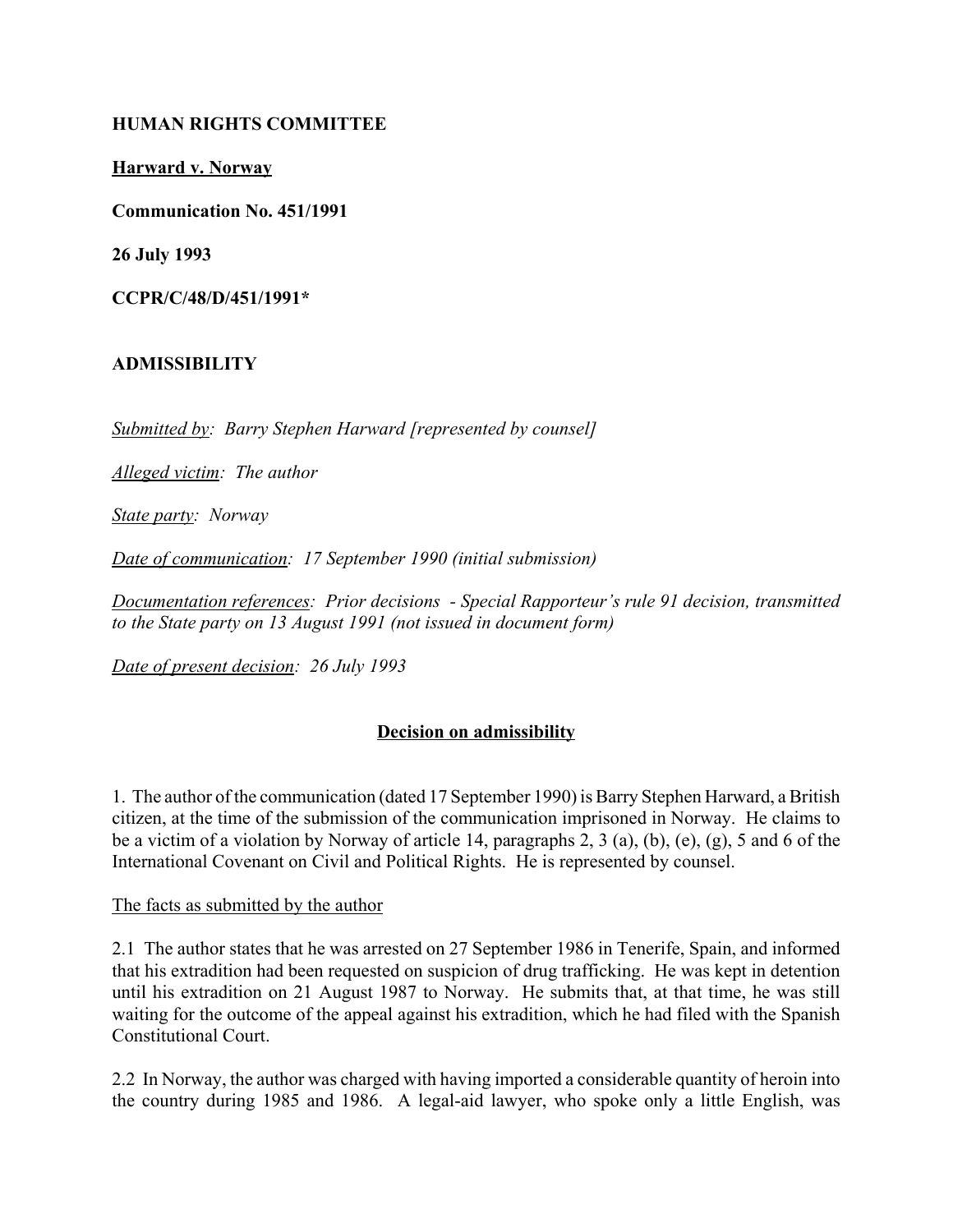appointed. On 31 August 1987, a formal indictment was issued against him and his co-defendants, including his two brothers.

2.3 The trial started on 12 October 1987, in the Eidsivating High Court. On 3 November 1987, the author and his co-defendants were found guilty as charged; the author, who claims to be innocent, was sentenced to 10 years' imprisonment. On 25 March 1988, the Supreme Court rejected the author's appeal.

# The complaint

3.1 The author claims that he was denied a fair trial, that the charges against him were fabricated and that the evidence against him was contradictory and uncorroborated.

3.2 More specifically, the author claims to be a victim of a violation of article 14, paragraph 2, of the Covenant, because of the massive prejudicial media coverage, which allegedly influenced witnesses and jury members. According to the author, information about the accused and the charges was leaked to the press by police officers.

3.3 The author further claims to be a victim of a violation of article 14, paragraph 3 (a), of the Covenant, since he was allegedly misinformed about the charges against him in Spain. He further submits that the 1,100 document pages used in the trial against him were in the Norwegian language, which he did not understand; only the indictment and a small proportion of the other papers were translated.

3.4 The author also claims that article 14, paragraph 3 (b), was violated in his case. He claims that he was hindered in the preparation of his defence because the indictment was issued only six weeks before the start of the trial and his lawyer's request to have all documents pertaining to the case translated was refused. He further alleges that his defence was obstructed, since the most damaging evidence against him was only introduced during the trial, and not included in the documents which were available beforehand. According to the author, this evidence consisted of uncorroborated and unsigned statements made by his co-defendants during their detention in solitary confinement, in the absence of an interpreter or lawyer.

3.5 The author further claims that his request to call his Spanish lawyer as a witness was refused, although she could have given evidence relating to his allegedly unlawful extradition. He further claims that he was not allowed to cross-examine his co-defendant Mette WestgÂrd, whose evidence was used against him. He alleges that the statement she had made to the police was read out in court, but that she, although she was present, was not called to testify and could therefore not be crossexamined. The author submits that the defence for all six accused only called one witness. According to the author, these facts amount to a violation of article 14, paragraph 3 (e), of the Covenant.

3.6 The author also claims to be a victim of a violation by Norway of article 14, paragraph 3 (g), as he was allegedly told by the police that, if he refused to plead guilty, he would be sentenced to 21 years' imprisonment.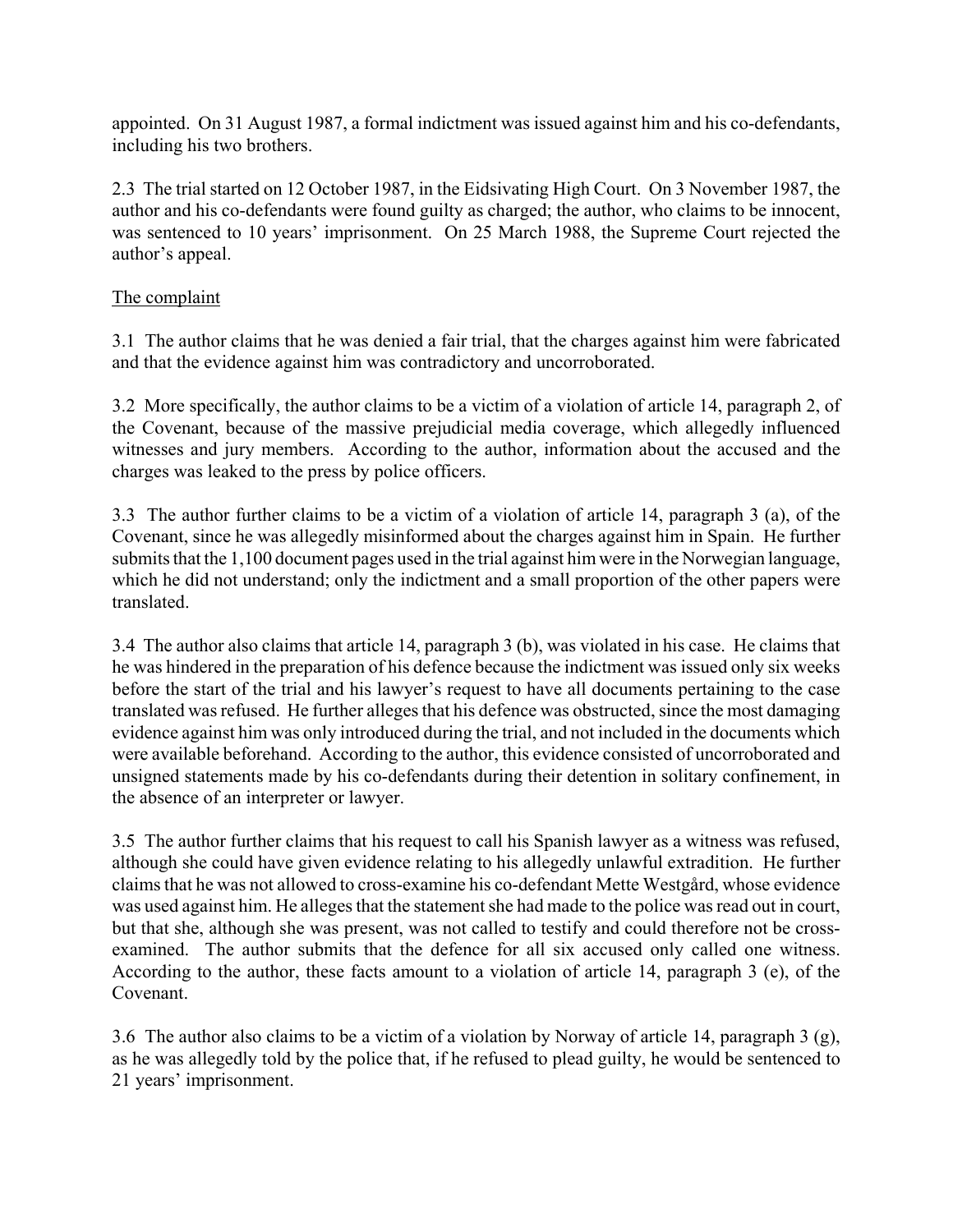3.7 Finally, the author submits that under Norwegian law he could not appeal his conviction, but only his sentence to the Supreme Court. He claims that this constitutes a violation of article 14, paragraphs 5 and 6, of the Covenant.

### The State party's observations and the author's comments

4.1 The State party, in its submission under rule 91, provides information about the relevant domestic law and argues that the communication is inadmissible.

4.2 As regards the author's claim under article 14, paragraph 5, the State party observes that it made a reservation in relation to this paragraph when ratifying the Covenant, and argues that this part of the communication should therefore be declared inadmissible.

4.3 In respect of the author's claim under article 14, paragraph 2, that the jury was prejudiced against him, the State party argues that the author or his counsel could have brought objections concerning the impartiality of the jury members to the court's attention, and could have demanded their exclusion. As regards the author's allegations that the police leaked confidential information to the media, the State party argues that these allegations were never brought to the attention of the competent police authorities for investigation and possible punishment of the responsible officers. The State party therefore claims that this part of the communication is inadmissible on the ground of non-exhaustion of domestic remedies.

4.4 As regards the author's claim under article 14, paragraph 3 (a), that he was wrongly informed about the charges against him when being arrested in Spain, the State party submits that it provided the proper information to the Spanish authorities when requesting the author's extradition in October 1986, pursuant to the European Convention on Extradition. It states that it cannot be held responsible for mistakes made by those authorities in the communication of this information. Moreover, the State party argues that the documents of the case do not support the author's claim.

4.5 In respect of the author's other allegation under article 14, paragraph 3 (a), that he was not informed of the charges against him in a language that he could understand, the State party submits that the author was immediately informed of the charges against him upon his arrival in Norway on 21 August 1987; an interpreter was present on that occasion. The next day, during the court hearing on custody, he was once more informed about the charges, also in the presence of an interpreter. The State party therefore argues that this part of the communication is inadmissible because the facts do not raise any issue under the Covenant.

4.6 As regards the author's claim that he did not have enough time and facilities for the preparation of his defence, the State party notes that neither the author nor his counsel ever requested a postponement of the trial. It therefore argues that in this respect domestic remedies have not been exhausted.

4.7 With regard to the author's claim that the refusal of the Prosecution to have all documents pertaining to his case translated constitutes a violation of article 14, paragraph 3 (b), the State party submits that all documents in the case were available to the defence as from 27 August 1987. The State party argues that the Covenant does not provide an absolute right to have all documents in a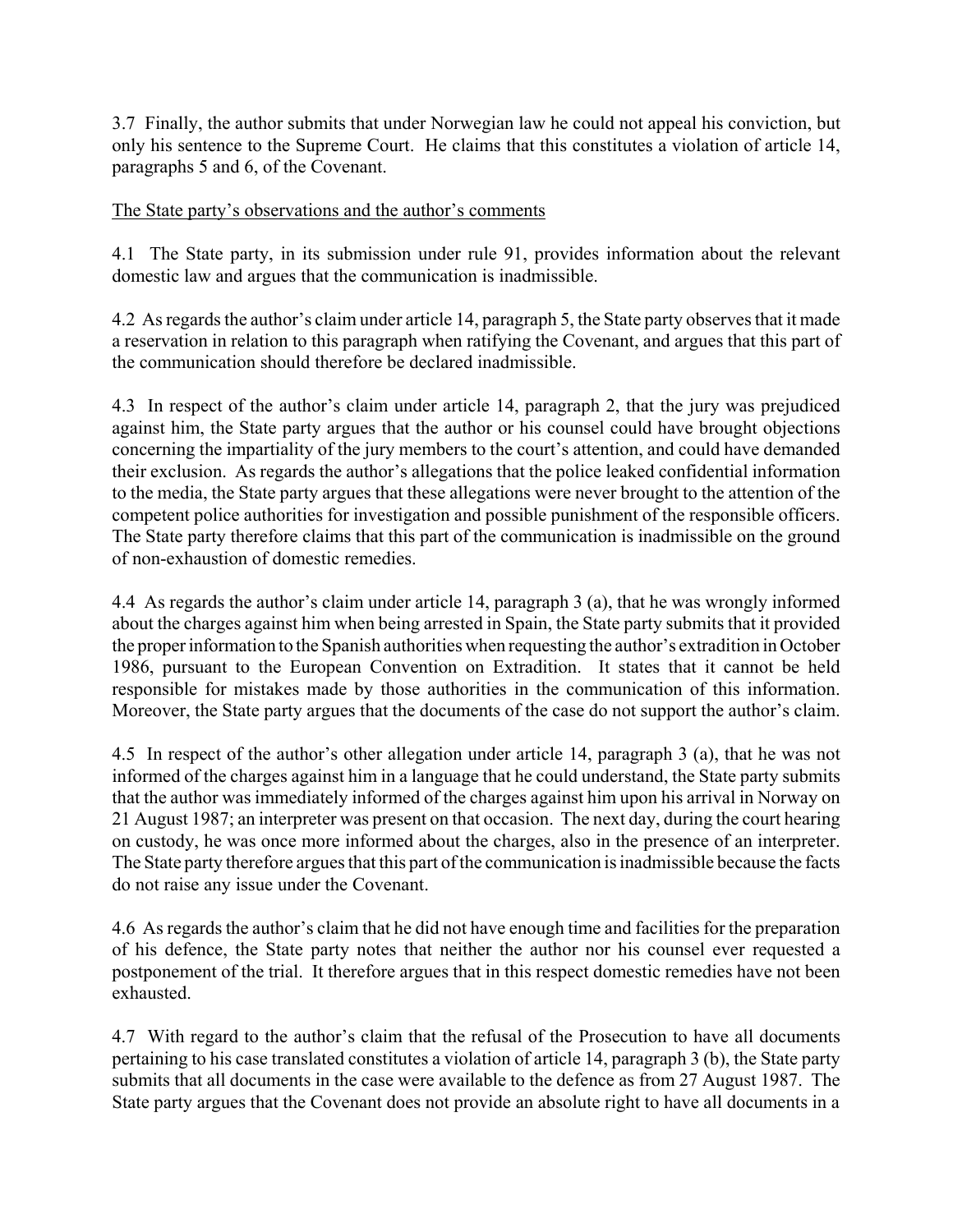criminal case translated. It submits that the most relevant documents, such as the indictment, the court records and important statements made by the accused to the police, were indeed translated, that all documents were available to counsel, and that counsel had the opportunity to use the services of an interpreter in his consultations with the defendant. It further submits that the author's counsel was informed by the Prosecution that he could demand the translation of specific documents which he deemed important, but that he failed to do this. According to the State party, this part of the communication is therefore likewise inadmissible on the ground of incompatibility with the Covenant and non-exhaustion of domestic remedies.

4.8 As regards the author's allegation that he was prevented from cross-examining one of his codefendants, whose statement was read out in court, the State party observes that the Covenant does not prohibit the reading out of police reports in court. Moreover, it submits that article 14, paragraph 3 (e), applies to the right of cross-examination of witnesses who are not themselves defendants in a case. In this context, the State party points out that under Norwegian law a defendant does not have to give any affirmation and is not criminally liable for giving a false statement. The State party further observes that, upon request from counsel, the co-defendant in question was not asked to continue her testimony, following the advice of a medical doctor. The State party argues that the reading of the evidence did not violate the author's right to a fair trial, and that this part of the communication therefore does not raise any issue under the Covenant.

4.9 In respect of the author's claim that he was not allowed to call his Spanish lawyer as a defence witness, the State party points out that the author wanted her to submit evidence about his extradition, which would have been irrelevant to the case on trial. It therefore argues that this part of the communication is inadmissible as being incompatible with the Covenant. Furthermore, the State party argues that the author could have appealed the refusal to call a witness to the Supreme Court, which he did not do. This part of the communication should therefore also be declared inadmissible on the ground of non-exhaustion of domestic remedies.

4.10 In this connection, the State party submits that, on 19 October 1987, the author declared that he had no confidence in the court, that he no longer wanted to be represented and that he did not want any witness called.

4.11 As regards the author's claim under article 14, paragraph 3  $(g)$ , the State party argues that this claim is not substantiated and should therefore be declared inadmissible. Moreover, domestic remedies have not been exhausted in this respect.

4.12 As regards the author's claim under article 14, paragraph 6, the State party argues that this provision does not apply to the facts of the present case, and that this part of the communication should therefore be declared inadmissible.

5.1 In his comments on the State party's submission, counsel argues that, as regards the partiality of the jury, there is no real possibility in Norway to change the composition of the jury in a criminal trial before the High Court. He submits that normally not more than two jury members can be challenged by the defence. He moreover argues that pursuant to article 14, paragraph 2, the *presumptio innocentiae* should be respected not only by judges, but also by other public authorities. Counsel argues that in this case the police clearly broke this obligation by leaking information to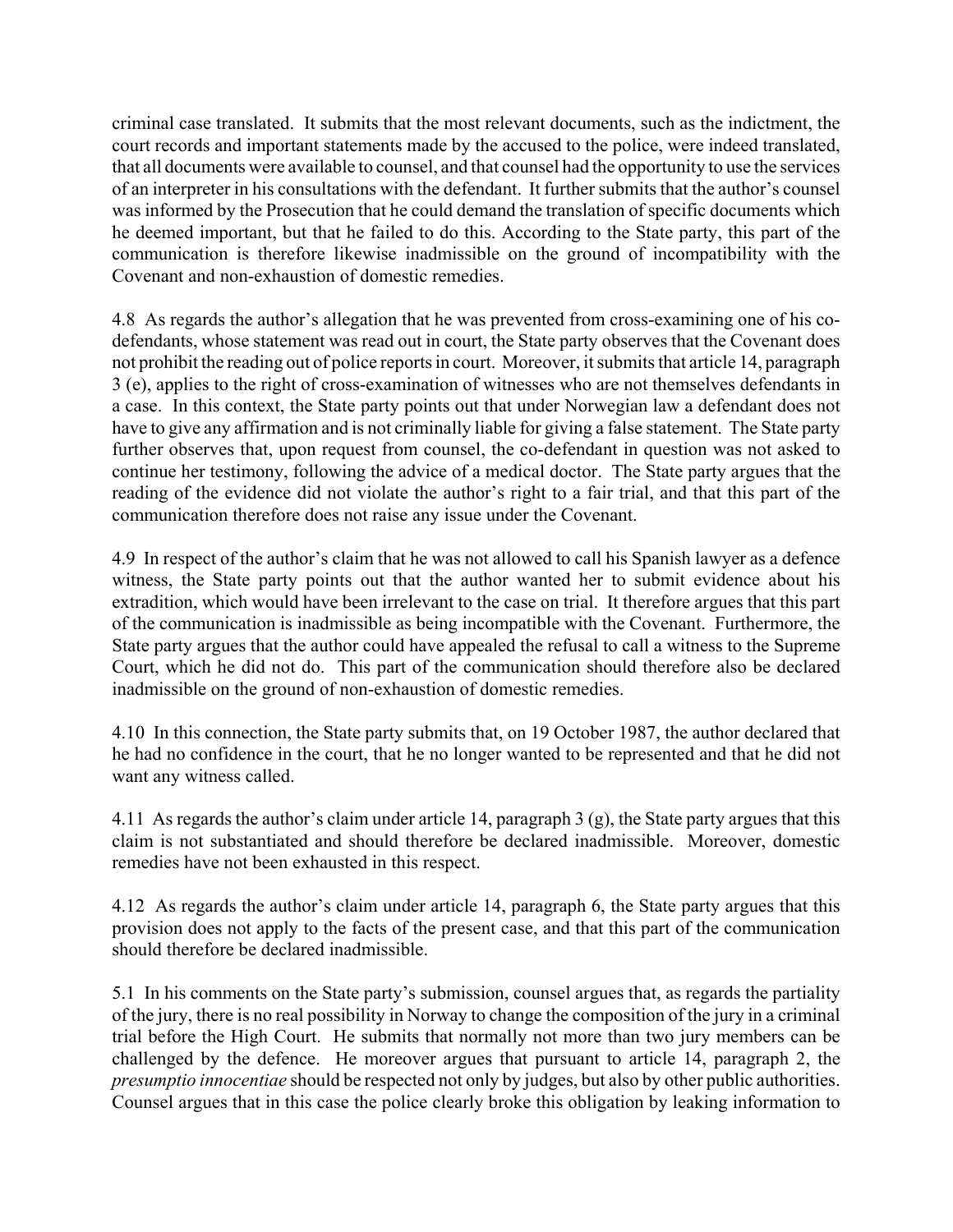the press, and submits that in doing so the police did not break domestic law, since the police regulations are very liberal in this respect. Therefore, no effective domestic remedies are said to exist.

5.2 With regard to the claim under article 14, paragraph 3 (b), counsel argues that no request for the postponement of the trial had been made because of the length of time the accused had already spent in custody. He further claims that the accused raised the issue of the translation of documents in court, but that the judges paid no attention to it. It was further raised during appeal, but the Supreme Court found no violation of article 6 of the European Convention on Human Rights. Counsel therefore argues that domestic remedies have been exhausted.

5.3 As regards the claim under article 14, paragraph 3 (e), counsel concedes that there are differences between statements from witnesses and those from defendants. He points out, however, that the statement of Mette WestgÂrd was particularly damaging for the author and was allegedly made under duress, while she was held in solitary confinement. He therefore argues that an opportunity to cross-examine her evidence should have been given. As regards the request to call the author's Spanish lawyer as witness for the defence, it is stated that her testimony could have clarified the circumstances of the author's extradition.

# Issues and proceedings before the Committee

6.1 Before considering any claim contained in a communication, the Human Rights Committee must, in accordance with rule 87 of its rules of procedure, decide whether or not it is admissible under the Optional Protocol to the Covenant.

6.2 As regards the author's claim under article 14, paragraph 5, the Committee observes that the State party, upon ratification of the Covenant on 13 September 1972, made a reservation with regard to this provision. The Committee is therefore precluded from considering this part of the communication.

6.3 In respect of the author's claim that the police gave confidential information to the media and that the prejudicial media coverage influenced those participating in the trial, the Committee observes that this claim was not raised before the court of first instance, and that the author has therefore failed to exhaust domestic remedies. While noting counsel's argument that no effective remedies exist, the Committee recalls its jurisprudence, that doubts about the effectiveness of a remedy do not absolve the author of a communication from at least making an effort to exhaust it. This part of the communication is therefore inadmissible under article 5, paragraph 2 (b), of the Optional Protocol.

6.4 As regards the author's allegation that he was not promptly informed about the charges against him in a language he understands, the Committee observes that it appears, from the information before the Committee, that the author, upon arrival in Norway, was promptly informed about the charges against him in the presence of an interpreter. In this respect, therefore, the author has failed to advance a claim under article 2 of the Optional Protocol.

6.5 The author also alleges that, after being arrested in Spain, he was not properly informed about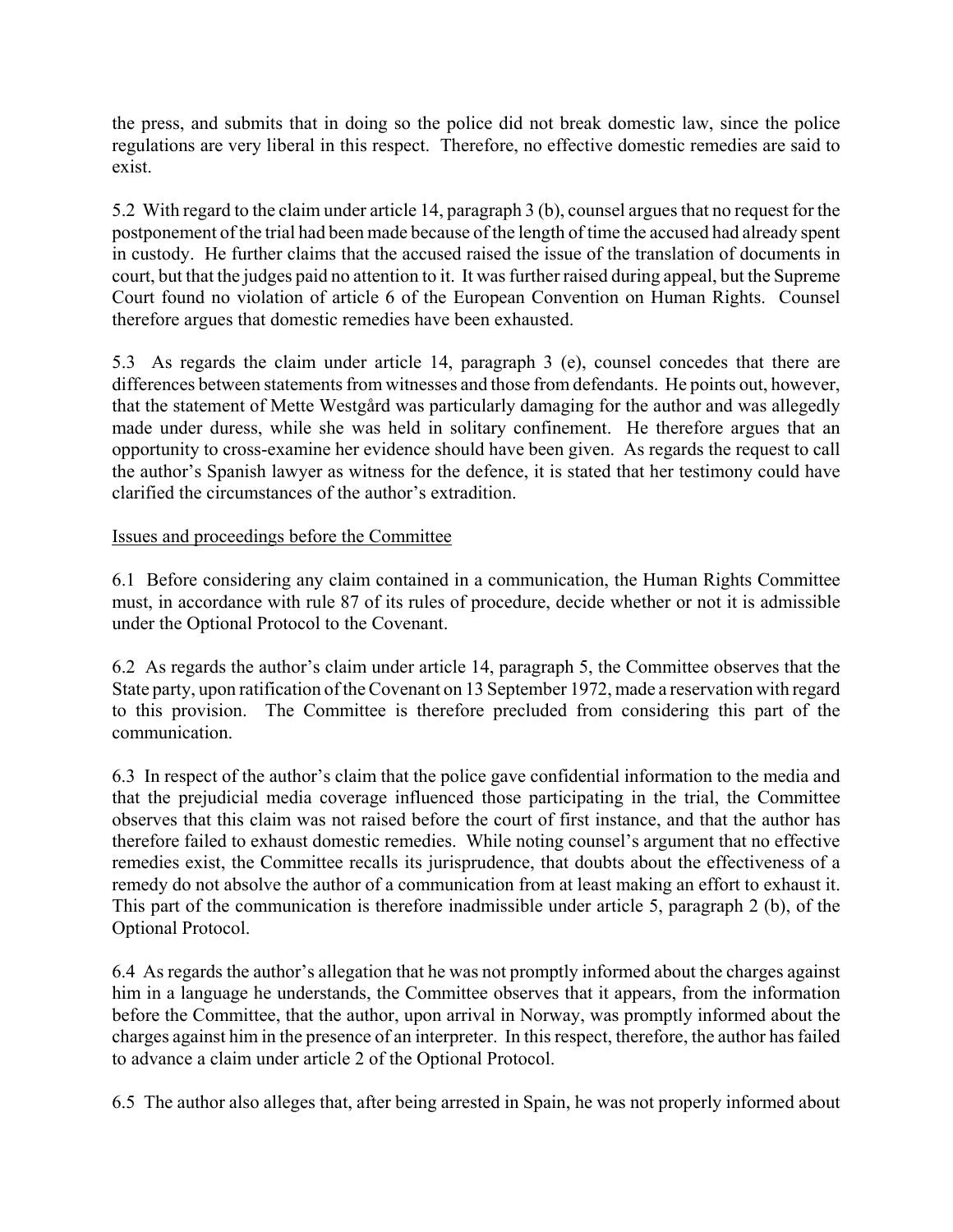the charges upon which the request for his extradition was based. The Committee considers that the author has not substantiated this allegation for purposes of admissibility and that this part of the communication is therefore inadmissible under article 2 of the Optional Protocol.

6.6 In respect of the author's claim that he did not have sufficient opportunity to prepare his defence, the Committee notes that the author or his counsel did not request a postponement of the hearing. The Committee therefore considers that this part of the communication is inadmissible because of non-exhaustion of domestic remedies.

6.7 As regards the author's allegation that no translation was provided of all documents pertaining to his case and that the prosecution chose to have only some documents translated for the benefit of the defence, the Committee notes that the author raised the failure of the Prosecution to provide a translation of all documents in the case before the Supreme Court and that domestic remedies thus have been exhausted for purposes of article 5, paragraph 2 (b), of the Optional Protocol. The Committee further notes that the author was defended by a legal-aid lawyer and apparently had no independent means to have the documents translated. The Committee is of the opinion that the question whether a State party in those circumstances is under an obligation to provide translations of all documents in a criminal case, and whether a State party has a free choice in determining which documents to make available in translation, raises issues under the Covenant. In particular, issues are raised in relation to the entitlement to have adequate time and facilities for the preparation of one's defence under article 14, paragraph 3 (b), and the entitlement to a fair trial under article 14, paragraph 1. These issues should be determined on the merits.

6.8 The author further claims that his rights under article 14, paragraph 3 (e), were violated in that he was not allowed to call a certain defence witness and that he was not given the opportunity to cross-examine a co-defendant. The Committee notes that the author did not raise this matter on appeal. This part of the communication is therefore inadmissible under article 5, paragraph 2 (b).

6.9 The Committee further notes that it is undisputed that the co-defendant was, for medical reasons, unable to give her testimony during the trial, whereupon the judge decided, pursuant to the request of her counsel, to read out the statement she had made to the police. Since only her statement to the police was used as evidence against the author and since neither the prosecution nor the defence was given the opportunity to examine her on her testimony, the Committee considers that the author has failed to substantiate, for purposes of admissibility, that the failure to provide for the cross-examination of Mette Westgård infringed the equality of arms between the prosecution and the defence in the examination of witnesses, as protected under article 14, paragraph 3 (e).

6.10 The Committee considers that the author's allegations under article 14, paragraph 3 (g), are not substantiated for purposes of admissibility.

6.11 As regards the author's claim under article 14, paragraph 6, the Committee observes that this provision does not apply to the facts as submitted by the author. Therefore, this part of the communication is inadmissible as incompatible with the provisions of the Covenant.

7. The Human Rights Committee therefore decides: